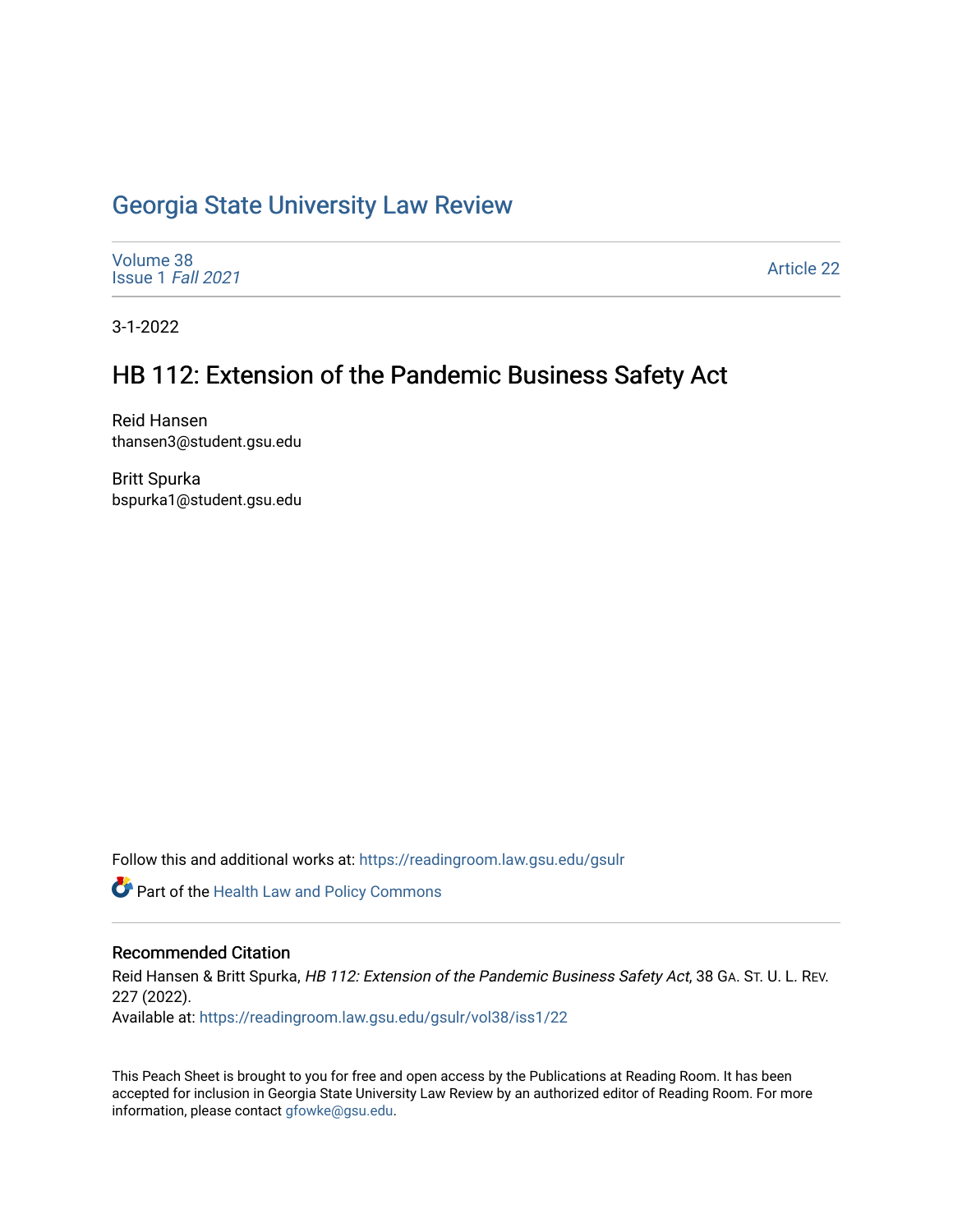# **TORTS**

# *COVID-19 Pandemic Business Safety Act: Amend an Act Relating to Torts to Provide Certain Immunities from Liability Claims Regarding COVID-19, so as to Extend Applicability for One Year*

| <b>CODE SECTIONS:</b>  | O.C.G.A. $\S\S 51-16-1$ , $-2$ , $-3$ , $-4$ , $-5$<br>(amended)                       |
|------------------------|----------------------------------------------------------------------------------------|
| <b>BILL NUMBER:</b>    | HB 112                                                                                 |
| <b>ACT NUMBER:</b>     | 175                                                                                    |
| <b>GEORGIA LAWS:</b>   | 2021 Ga. Laws 341                                                                      |
| SUMMARY:               | This Act amends the Pandemic Business                                                  |
|                        | Safety Act to extend its applicability for<br>an additional year, expiring on July 14, |
|                        | 2022. The Pandemic Business Safety                                                     |
|                        | provides liability protection<br>Act                                                   |
|                        | limitation to business against tort claims<br>arising from the COVID-19 pandemic.      |
| <b>EFFECTIVE DATE:</b> | July 1, 2021                                                                           |

*History* 

1

# *Outbreak of the COVID-19 Pandemic in Georgia*

On January 21, 2020, the United States Centers for Disease Control and Prevention (CDC) confirmed the first travel-related case of the novel SARS-CoV-2 (COVID-19) within the United States.<sup>1</sup> COVID-19 is "an infectious disease . . . [that causes] mild to moderate respiratory illness" in most people.<sup>2</sup> This highly contagious disease can cause fever, shortness of breath, cough, muscle or body aches, sore throat, loss of taste or smell, diarrhea, and headache.<sup>3</sup> For some people,

3*. What Is Coronavirus?*, JOHNS HOPKINS MED.,

 <sup>1.</sup> Press Release, U.S Ctrs. for Disease Control & Prevention, First Travel-Related Case of 2019 Novel Coronavirus Detected in United States (Jan. 21, 2020), https://www.cdc.gov/media/releases/2020/p0121-novel-coronavirus-travel-case.html [https://perma.cc/UHG7-X79D].

<sup>2</sup>*. Coronavirus Disease (COVID-19)*, WORLD HEALTH ORG., https://www.who.int/healthtopics/coronavirus#tab=tab\_1 [https://perma.cc/78RJ-WLX7].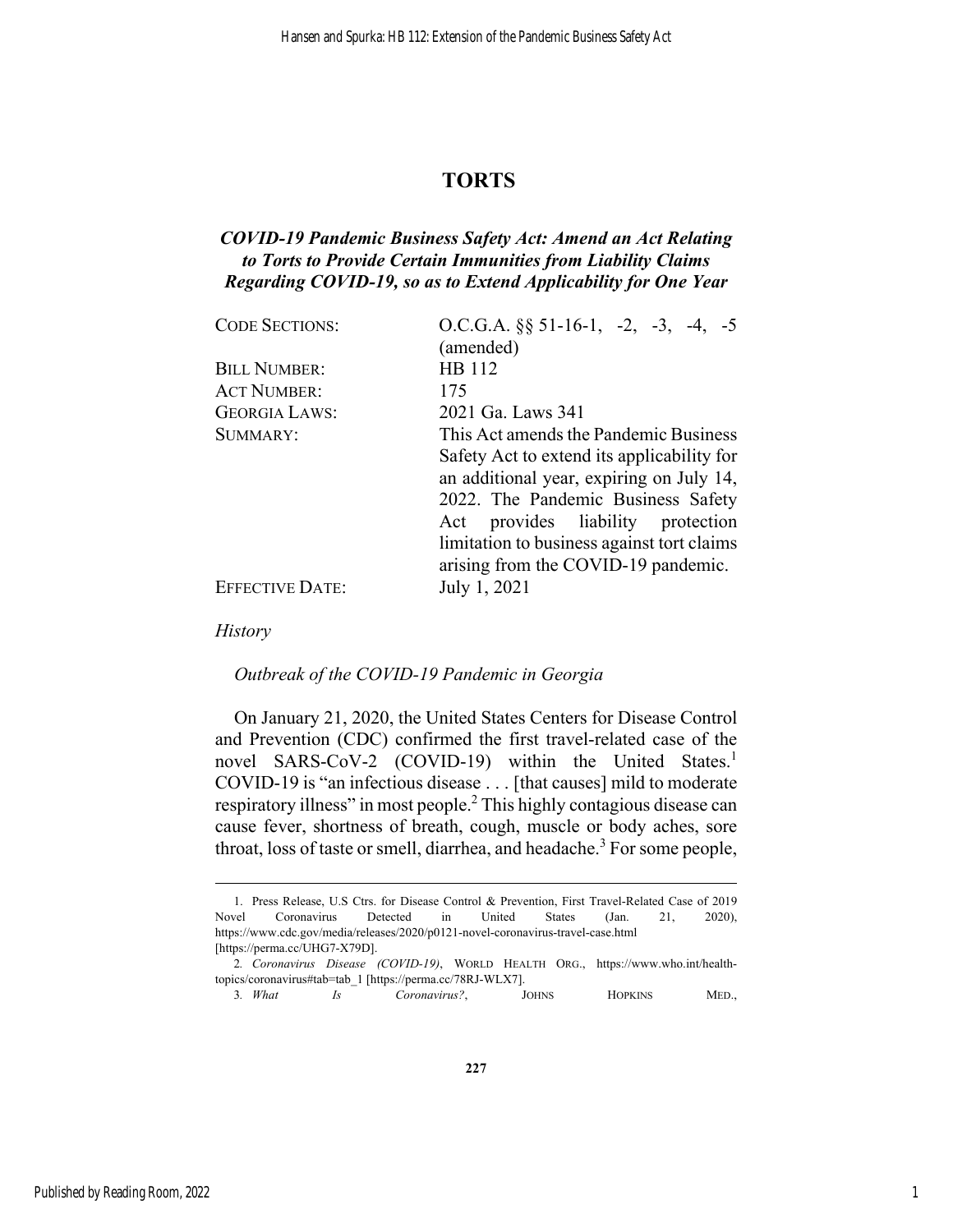"COVID-19 can even lead to respiratory failure, lasting lung and heart muscle damage, nervous system problems, kidney failure, or death."4

The State of Georgia confirmed its first COVID-19 case on March 2, 2020, followed by the state's first death on March  $12$ , 2020.<sup>5</sup> Six months after the first COVID-19 death in Georgia, the state reported more than 1,110,000 cases, 74,000 hospitalizations, and 20,000 deaths.<sup>6</sup> In December 2020, Georgia received its first doses of the COVID-19 vaccine.<sup>7</sup> By early September 2021, the State had administered more than 9,700,000 doses of the various vaccines available.<sup>8</sup>

After nearly a year of business closures, the CDC announced in May 2021 that fully vaccinated individuals could safely travel and "resume activities without wearing masks or physically distancing."9 Additionally, Governor Brian Kemp (R) announced in April 2021 that "Georgia is open for business" and issued an order to roll back COVID-19 restrictions.10 That statewide executive order "end[ed] a ban on large gatherings, eliminat[ed] shelter-in-place requirements,

https://www.hopkinsmedicine.org/health/conditions-and-diseases/coronavirus [https://perma.cc/F9HU-CKWS] (May 19, 2021).

<sup>4</sup>*. Id.*

<sup>5</sup>*. TIMELINE: Today Marks 1 Year Since Georgia's First COVID-19 Cases Were Confirmed*, WSB-TV (Mar. 2, 2021, 12:09 PM), https://www.wsbtv.com/news/local/timeline-today-marks-1-year-sincegeorgias-first-covid-19-cases-were-confirmed/O4OCZTPX3RHSJPSTMKDWA7BMEM/ [https://perma.cc/J2XR-5EDF].

<sup>6</sup>*. COVID-19 Daily Status Report*, GA. DEP'T OF PUB. HEALTH, https://dph.georgia.gov/covid-19 daily-status-report [https://perma.cc/6FHB-HYS4].

 <sup>7.</sup> Press Release, Ga. Dep't of Pub. Health, First Doses of COVID Vaccine Arrive in Georgia (Dec. 14, 2020), https://dph.georgia.gov/press-releases/2020-12-14/first-doses-covid-vaccine-arrive-georgia [https://perma.cc/4YWP-6VMW].

<sup>8</sup>*. GA DPH Vaccine Distribution Dashboard*, GA. DEP'T OF PUB. HEALTH, https://experience.arcgis.com/experience/3d8eea39f5c1443db1743a4cb8948a9c

<sup>[</sup>https://perma.cc/WF5R-6CFR] (Numbers and data sets reported on the website on September 3, 2021). Georgia has administered the Pfizer, Moderna, and Johnson & Johnson vaccines. *See Different COVID-19 Vaccines*, CTRS. FOR DISEASE CONTROL & PREVENTION, https://www.cdc.gov/coronavirus/2019 ncov/vaccines/different-

vaccines.html?s\_cid=11304:types%20of%20covid%20vaccines:sem.ga:p:RG:GM:gen:PTN:FY21 [https://perma.cc/KE8U-K9C6] (Oct. 20, 2021).

<sup>9</sup>*. Interim Public Health Recommendations for Fully Vaccinated People*, CTRS. FOR DISEASE CONTROL & PREVENTION, https://www.cdc.gov/coronavirus/2019-ncov/vaccines/fully-vaccinatedguidance.html [https://perma.cc/28M6-M7KW] (Oct. 15, 2021).

<sup>10</sup>*. Kemp: "Georgia is Open for Business" with Order Rolling Back COVID Restrictions*, NEWS CHANNEL 9 (Apr. 7, 2021), https://newschannel9.com/news/coronavirus/kemp-georgia-is-open-forbusiness-with-order-rolling-back-covid-restrictions [https://perma.cc/T6GF-335F].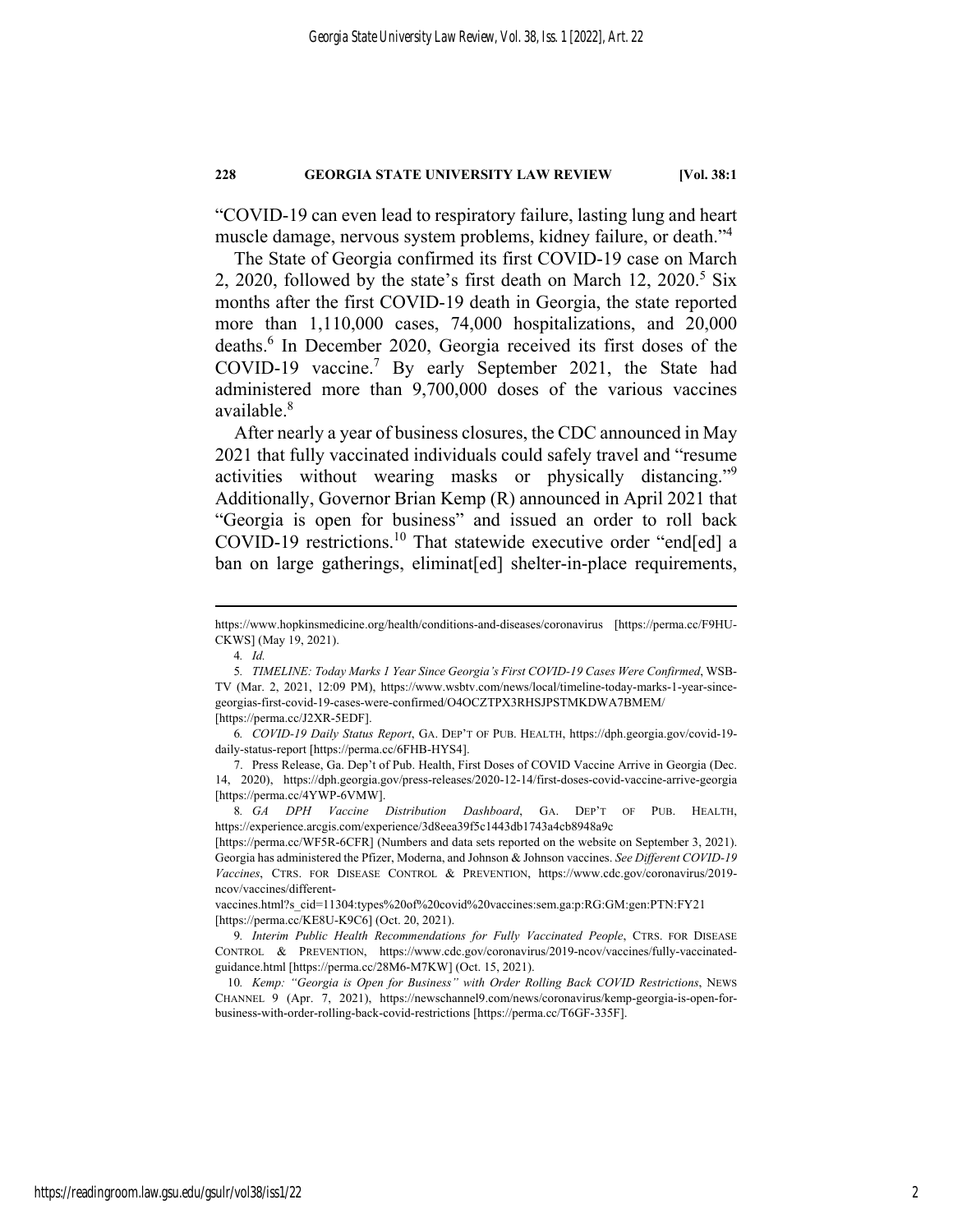and reduc[ed] any remaining distance requirements at restaurants, bars," and other businesses.<sup>11</sup> Moreover, the order eliminated law enforcement's ability to close businesses for noncompliance with COVID-19 restrictions. $^{12}$ 

Throughout the pandemic, business owners have expressed concerns about potential liability from their patrons contracting COVID-19, which are similar to the concerns that medical facilities have when treating patients infected with the virus.<sup>13</sup> Lawmakers temporarily assuaged these concerns in 2020 by establishing liability protections with the passage of Senate Bill (SB) 359.14 Yet, even as restrictions began to ease across the state in 2021, continued concerns over liability for COVID-19 exposure in businesses and hospitals remained.15 In response, lawmakers extended SB 359's liability protections for an additional year with the passage of House Bill (HB) 112.16

# *Georgia Legislature Passes SB 359: The Georgia COVID-19 Pandemic Business Safety Act*

On August 5, 2020, Governor Kemp signed SB 359 into law as the Georgia COVID-19 Pandemic Business Safety Act (PBSA or the Act).<sup> $17$ </sup> The first version of the PBSA protected certain businesses and entities from liability for COVID-19 related injuries or deaths through July 14, 2021.<sup>18</sup> The Act, which has been extended for an additional

<sup>11</sup>*. Id.* 

<sup>12</sup>*. Id.* 

 <sup>13.</sup> Beau Evans, *COVID-19 Liability Protections in Georgia Set for One-Year Extension*, AUGUSTA CHRON., https://www.augustachronicle.com/story/news/2021/03/17/covid-19-liability-protectionsgeorgia-set-one-year-extension-general-assembly/4738077001/ [https://perma.cc/46T6-BG75] (Mar. 17, 2021, 3:22 PM).

 <sup>14.</sup> State of Georgia Final Composite Status Sheet, SB 359, Aug. 13, 2020.

<sup>15</sup>*. Id.*; Todd Van Dyke & Raymond Perez, II, *Georgia Passes Bill to Extend COVID-19 Legal Immunity Protection a Year; Governor Considering*, JACKSONLEWIS (Apr. 8, 2021), https://www.jacksonlewis.com/publication/georgia-passes-bill-extend-covid-19-legal-immunity-

protection-year-governor-considering [https://perma.cc/E4TB-BXCX] ("Despite declining hospitalization rates and the roll out of highly effective vaccines, concerns linger about the possible course of the pandemic in 2021. Proliferation of COVID-19 variants, reopening of many businesses and schools, and loosening of restrictions in some states may be contributing to increased infection rates.").

<sup>16</sup>*. See* Evans, *supra* note 13.

 <sup>17.</sup> State of Georgia Final Composite Status Sheet, SB 359, Aug. 13, 2020.

 <sup>18. 2020</sup> Ga. Laws 798, § 4, at 802.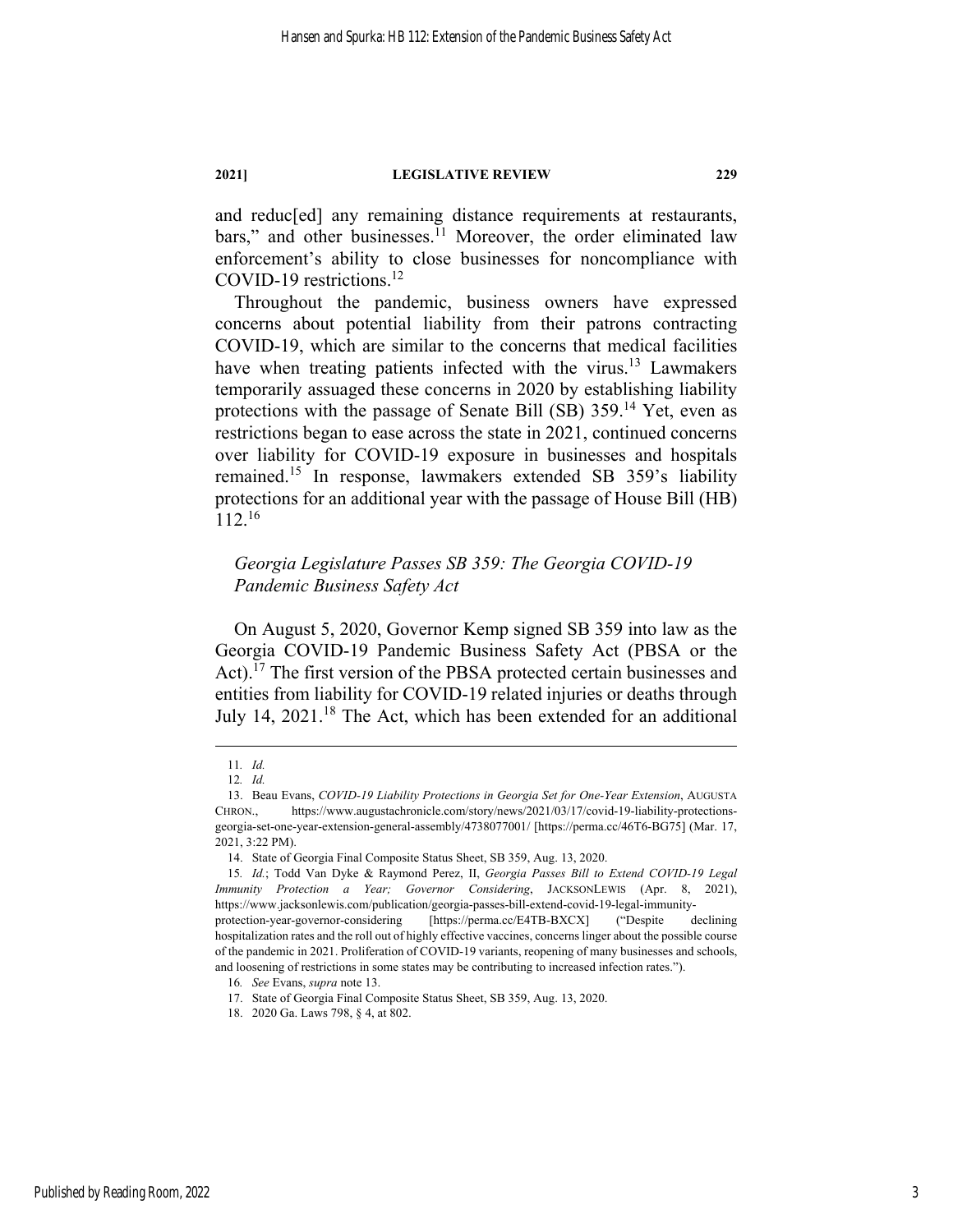year, generally provides blanket immunity from liability for negligence claims, but plaintiffs may still recover damages upon a showing of "gross negligence, willful and wanton misconduct, reckless infliction of harm, or intentional infliction of harm."19

Section 1 of the PBSA defines a "COVID-19 liability claim" as a cause of action for the "[t]ransmission, infection, exposure, or potential exposure of COVID-19 to a claimant . . . [a]t any healthcare facility or on the premises of any entity, individual, or healthcare provider, resulting in injury to or death of a claimant  $\dots$  ."<sup>20</sup> Further, the Act's provisions also extend to "[m]anufacturing, labeling, donating, or distributing personal protective equipment [PPE] or sanitizer . . . which departs from the normal manufacturing . . . that proximately results in injury to or death of a claimant."21 Given the scale of the COVID-19 pandemic, the Georgia legislature drafted this section broadly to cover virtually every entity with which COVID-19 liability could arise.<sup>22</sup> Although the language of Section 1 primarily focuses on entities, it does expressly provide the same immunities for individual healthcare providers and any persons with "legal responsibility for the acts or omissions of such healthcare facilit[ies] or healthcare provider[s]."<sup>23</sup>

One unique aspect of the PBSA is the fixed expiration date of its  $immunities.<sup>24</sup>$  Although some states take a fixed-date approach like Georgia, other states have opted to end their COVID-19 provisions upon the expiration of a declared state of emergency.<sup>25</sup> Still, other states take the broadest approach and provide no expiration date for their COVID-19 immunity provisions.<sup>26</sup>

<u>.</u>

 <sup>19.</sup> O.C.G.A. § 51-16-3(a) (Supp. 2020).

 <sup>20.</sup> O.C.G.A. § 51-16-1(3)(A)(i) (Supp. 2020).

<sup>21</sup>*. Id.* § 51-16-1(3)(C).

 <sup>22.</sup> Press Release, Ga. State Senate, Senate Rsch. Off., Revisiting the Georgia COVID-19 Pandemic Business Safety Act, https://cviog.uga.edu/\_resources/documents/training-and-education/biennialpresentations/2020/sro-covid-19-pandemic-business-safety-act.pdf [https://perma.cc/EEJ2-T7LH].

 <sup>23. § 51-16-1(6), (11).</sup> 

<sup>24</sup>*. See* 2020 Ga. Laws 798, § 4, at 802.

<sup>25</sup>*. See* KAN. STAT. ANN. § 60-5503(b) (West, Westlaw through 2021 Reg. Sess.); N.C. GEN. STAT. ANN § 99E-72 (West, Westlaw through S.L. 2021-60 of the 2021 Reg. Sess. of the Gen. Assemb.).

<sup>26</sup>*. See* OKLA. STAT. ANN. tit. 76 § 111(C) (West, Westlaw current with legislation of First Reg. Sess. of the 58th Leg. 2021).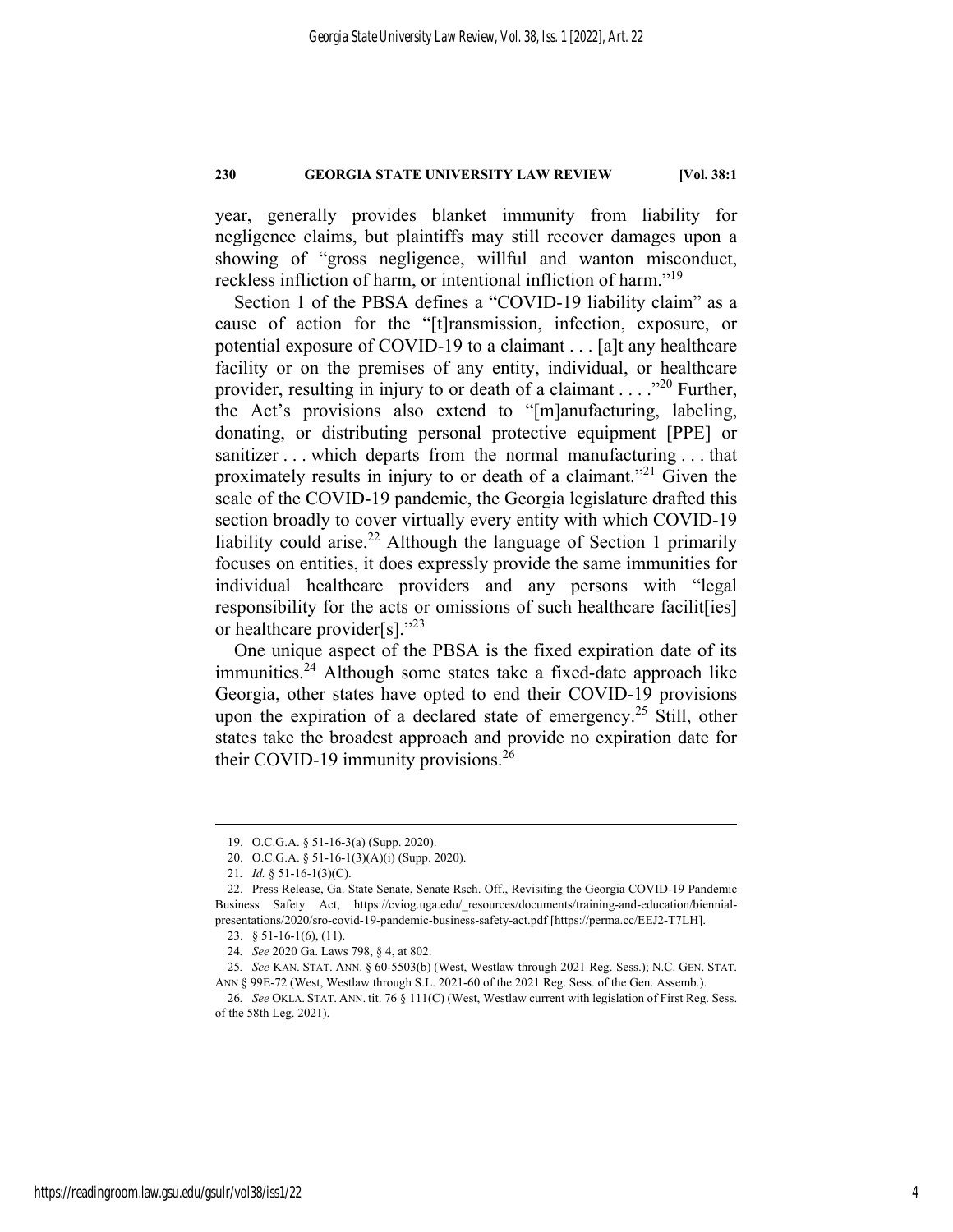# *Georgia Tort Litigation Following the Adoption of the PBSA*

One of Georgia's earliest COVID-19 related civil cases was *Hendrix v. Arbor Terrance at Cascade, LLC*, which involved a wrongful death claim that resulted from the spread of COVID-19 in a senior assisted living facility.<sup>27</sup> The plaintiffs filed a complaint in the State Court of Fulton County, alleging that, despite restrictions imposed by the facility, the defendants continued to work even after COVID-19 exposure and failed to wear PPE and to restrict outside visitation.28 The plaintiffs also alleged negligence and gross negligence.<sup>29</sup> The defendants moved for judgment on the pleadings, contending that the PBSA exempted the facility from liability.<sup>30</sup>

In an order entered on April 6, 2021, the judge evaluated the defendants' immunity under the PBSA and found that, although the Act "provides broad immunity as to COVID-19 related causes of action the Act still allows a claim to proceed when the otherwise covered defendant showed "gross negligence, willful and wanton misconduct, reckless infliction of harm, or intentional infliction of harm."<sup>31</sup> Pertaining to the state law claims, the judge denied the motion for judgment on the pleadings because, if proven, the plaintiff's claims would defeat immunity under the Act."<sup>32</sup>

*Bill Tracking of HB 112* 

## *Consideration and Passage by the House*

Representative Trey Kelley (R-16th) sponsored HB 112 in the House with Representative Sharon Cooper (R-43rd), Representative Kasey Carpenter (R-4th), Representative Mark Newton (R-123rd), Representative Lee Hawkins (R-27th), and Representative John

<sup>27</sup>*. See generally* Complaint, Hendrix v. Arbor Terrance at Cascade, LLC, No. 20EV002365 (Ga. State Ct. Fulton Cnty. Apr. 23, 2020).

<sup>28</sup>*. Id.* at 5.

<sup>29</sup>*. Id.* at 6–7.

 <sup>30.</sup> Order at 3, Hendrix v. Arbor Mgmt. Servs., LLC, No. 20EV002365 (Ga. State Ct. Fulton Cnty. Apr. 6, 2021).

<sup>31</sup>*. Id.* at 2–3.

<sup>32</sup>*. Id.* at 3.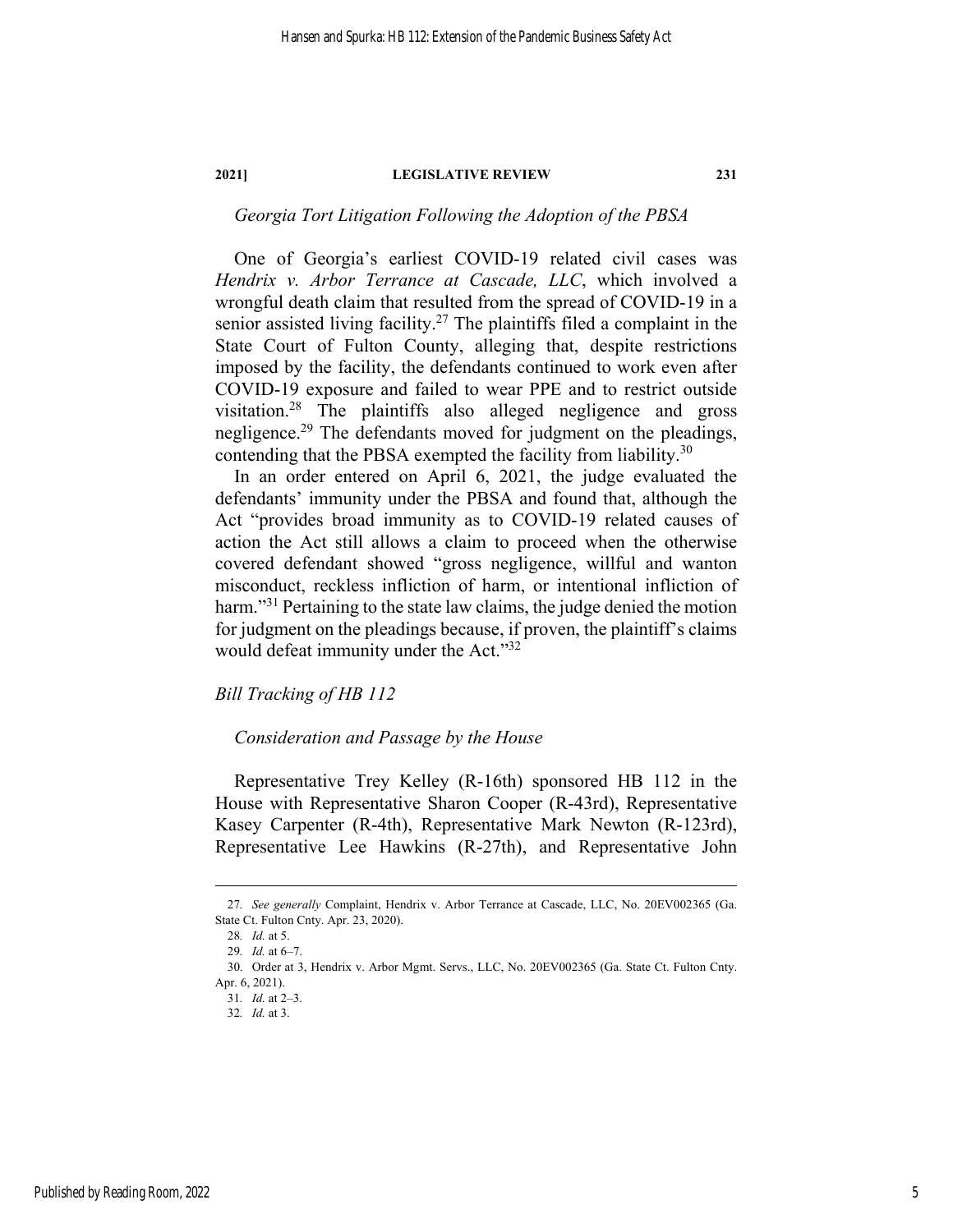LaHood (R-175th) cosponsoring.<sup>33</sup> The bill was prefiled on January 26, 2021, and the House read it for the first time on January 27, 2021.<sup>34</sup> Following a second reading in the House on January 28, 2021, the House then referred the bill to the House Special Committee on Access to the Civil Justice System.<sup>35</sup>

The Committee favorably reported the bill on February 4, 2021.<sup>36</sup> On February 9, the House read the bill for a third time.<sup>37</sup> That same day, the House adopted the bill by a vote of 99 to 68.<sup>38</sup>

## *Consideration and Passage by the Senate*

Senator Brian Strickland (R-17th) sponsored the bill in the Senate, and the Senate read it for the first time on February 10, 2021.<sup>39</sup> The Senate referred the bill to the Senate Judiciary Committee that same  $day.<sup>40</sup>$ 

The Committee favorably reported the bill on March  $11, 2021$ .<sup>41</sup> The Senate read the bill for a second time on March 15, 2021.<sup>42</sup> On March 17, 2021, the Senate read the bill for a third time.<sup>43</sup> Senator Bill Cowsert (R-46th) accompanied by Senators Greg Dolezal (R-27th), Steve Gooch (R-51st) and John Kennedy (R-18th), introduced a floor amendment to the bill.<sup>44</sup> Additionally, Senator Jennifer Jordan (D-6th), along with Senators Gloria Butler (D-55th), Nikki Merritt (D-9th), and Michelle Au (D-48th), introduced an amendment to the bill, which

1

37*. Id.* 

 <sup>33.</sup> Georgia General Assembly, HB 112, Bill Tracking [hereinafter HB 112, Bill Tracking], https://www.legis.ga.gov/legislation/58959.

 <sup>34.</sup> State of Georgia Final Composite Status Sheet, HB 112, May 13, 2021.

<sup>35</sup>*. Id.* 

<sup>36</sup>*. Id.* 

<sup>38</sup>*. Id.* 

 <sup>39.</sup> HB 112, Bill Tracking, *supra* note 33.

 <sup>40.</sup> State of Georgia Final Composite Status Sheet, HB 112, May 13, 2021.

<sup>41</sup>*. Id.* 

<sup>42</sup>*. Id.* 

<sup>43</sup>*. Id.* 

 <sup>44.</sup> Failed Senate Floor Amendment to HB 112, introduced by Sen. Bill Cowsert (R-46th), Sen. Greg Dolezal (R-27th), Sen. Steve Gooch (R-51st), and Sen. John Kennedy (R-18th), Mar. 17, 2021. "Sen. Bill Cowsert, R-Athens, also tried but failed to bring an amendment that would have blocked sickened Georgians from suing hospitals and businesses that put up certain warning signs, even if those entities acted recklessly or with gross negligence to provide safety measures." *See* Evans, *supra* note 13.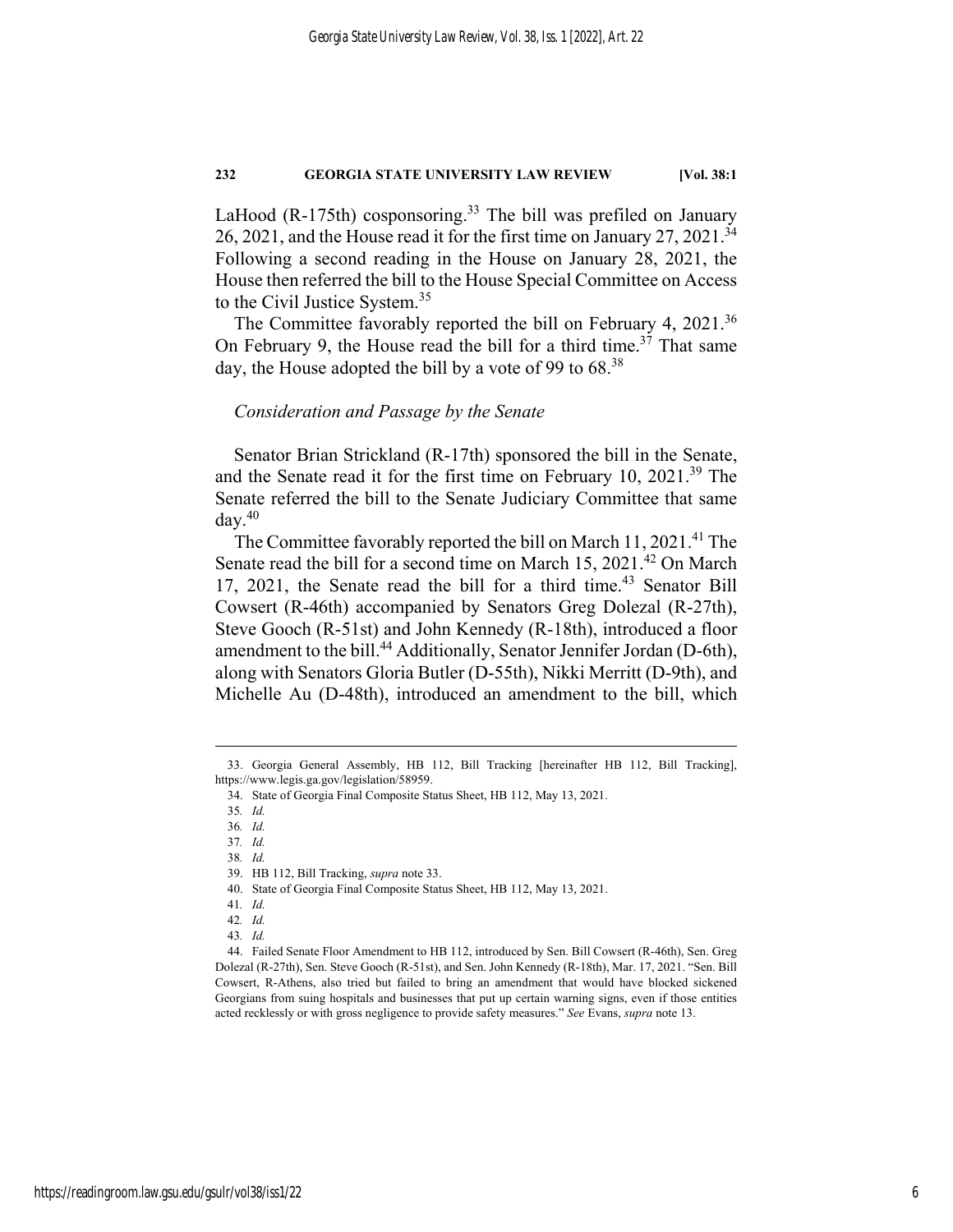would have updated definitions pertaining to COVID-19 found in Code section 34-9-280.<sup>45</sup> Neither proposed amendment passed.<sup>46</sup>

On March 17, 2021, the Senate adopted the bill without any amendments by a vote of 36 to  $17<sup>47</sup>$ 

On April 5, 2021, the House sent the bill to Governor Brian Kemp  $(R)$  to be signed.<sup>48</sup> The Governor signed the bill on May 4, 2021, with an effective date of July 1, 2021.<sup>49</sup>

## *The Act*

The Act amends the following portions of the Official Code of Georgia Annotated: Chapter 16 of Title 51, relating to COVID-19 claims.50 The Act's overall purpose is to extend the sunset provision of SB 359, granting COVID-19 transmission liability protections for businesses and medical providers until July 14,  $2022.^{51}$ 

## *Analysis*

The PBSA and its subsequent extension are a bipartisan effort aimed at keeping Georgia businesses and medical facilities afloat during the COVID-19 pandemic.<sup>52</sup> Although the Act garnered the support of both plaintiff and defense attorneys, it is far from a perfect solution.<sup>53</sup>

 <sup>45.</sup> Failed Senate Floor Amendment to HB 112, introduced by Sen. Jennifer Jordan (D-6th), Sen. Gloria Butler (D-55th), Sen. Nikki Merritt (D-9th), and Sen. Michelle Au (D-48th), Mar. 17, 2021. "Sen. Jen Jordan, D-Atlanta, brought a failed amendment that would have allowed workers who cannot do their jobs from home to bring workers' compensation claims if they contract COVID-19 on the job, which Jordan says they currently cannot do under state law." Evans, *supra* note 13.

 <sup>46.</sup> State of Georgia Final Composite Status Sheet, HB 112, May 13, 2021; HB 112, Bill Tracking, *supra* note 33.

 <sup>47.</sup> State of Georgia Final Composite Status Sheet, HB 112, May 13, 2021.

<sup>48</sup>*. Id.*

<sup>49</sup>*. Id.* 50*. See generally* 2021 Ga. Laws 341.

<sup>51</sup>*. Id.*

<sup>52</sup>*. See* O.C.G.A. §§ 51-16-1, -2, -3, -4, -5 (Supp. 2020).

<sup>53</sup>*. See, e.g.*, Greg Land, *With Legislative Session over, Georgia Legal Community Ponders Bills Passed and Defeated*, DAILY REP. (Apr. 1, 2021, 6:05 PM), https://www.law.com/dailyreportonline/2021/04/01/with-legislative-session-over-georgia-legalcommunity-ponders-bills-passed-and-defeated/ [https://perma.cc/C8SB-CMPS]. Both the Georgia Trial Lawyers Association and the Georgia Defense Lawyers Association supported the passing of HB 112 and participated in its creation. *Id.*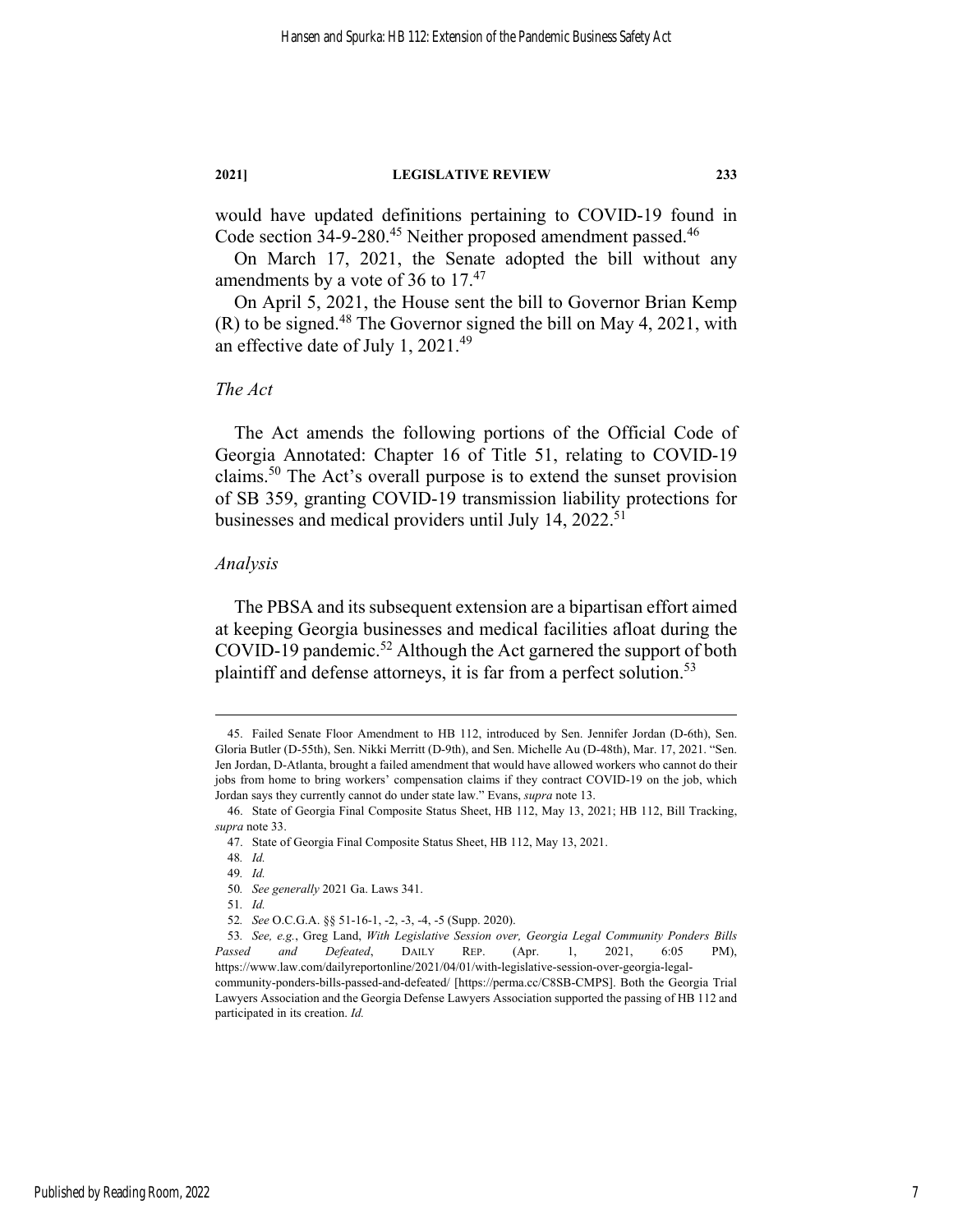## *Business and Economic Policy Considerations*

The PBSA was promulgated to protect businesses, medical providers, and PPE manufacturers from liability stemming from the transmission of COVID-19. Representative Trey Kelley (R-16th), one of HB 112's sponsors, asserted that in a time when businesses struggle to stay open and medical providers struggle to provide care to the community, those entities do not need to be "attacked by frivolous lawsuits."54 Accordingly, the PBSA "allow[s] businesses to stay open so that employees have an opportunity to go to work."<sup>55</sup> Amy Jensen, a labor and employment attorney at Ogletree Deakins, echoed the same sentiment, stating that the PBSA's extension "should make it easier for employers to reopen more facilities in the coming months."<sup>56</sup>

The Georgia Trial Lawyers Association (GTLA) also rallied behind the PBSA and used the new legislation to advocate for the return of collegiate and high school athletic programs.<sup>57</sup> The GTLA released an open letter assuring Georgia schools that their athletic programs were immune from liability for COVID-19 transmission claims.<sup>58</sup> The GTLA explained that so long as an entity "provided some level of protection related to transmission, even careless protection," then it would not be held liable because "gross negligence under Georgia law and Senate Bill 359 is the *complete* want of care, meaning failure to take any steps to prevent transmission."<sup>59</sup>

1

58*. Id.*

 <sup>54.</sup> Nyamekye Daniel, *House Approves Extending COVID-19 Lawsuit Protection for Georgia Businesses by a Year*, CTR. SQUARE (Feb. 9, 2021), https://www.thecentersquare.com/georgia/houseapproves-extending-covid-19-lawsuit-protection-for-georgia-businesses-by-a-year/article\_9fcc8824- 6b16-11eb-adc7-ffc4c94f8c5d.html [https://perma.cc/J3YN-FRZN].

<sup>55</sup>*. Id.*

 <sup>56.</sup> Brett Barrouquere, *Biggest Georgia Litigation of 2021: Midyear Report*, LAW360.COM (July 8, 2021, 4:37 PM), https://www.law360.com/articles/1399538/biggest-georgia-legislation-of-2021 midyear-report [https://perma.cc/9ZYG-9C9X].

 <sup>57.</sup> Greg Land, *Ga. Trial Lawyers Assure Colleges That Sports Programs Protected from CV-19 Lawsuits*, LAW.COM: DAILY REP. (Aug. 14, 2020, 6:15 PM), https://www.law.com/dailyreportonline/2020/08/14/ga-trial-lawyers-assure-colleges-that-sportsprograms-protected-from-cv-19-lawsuits/ [https://perma.cc/8K9W-ZFC4].

 <sup>59.</sup> Open Letter from Lyle Warshauer & Daniel Snipes, Ga. Trial Lawyers Ass'n, https://images.law.com/contrib/content/uploads/documents/404/50968/GTLA-Open-Letter-re.-CV-19.pdf [https://perma.cc/SSX9-8PCA]; Order, *supra* note 30, at 2–3.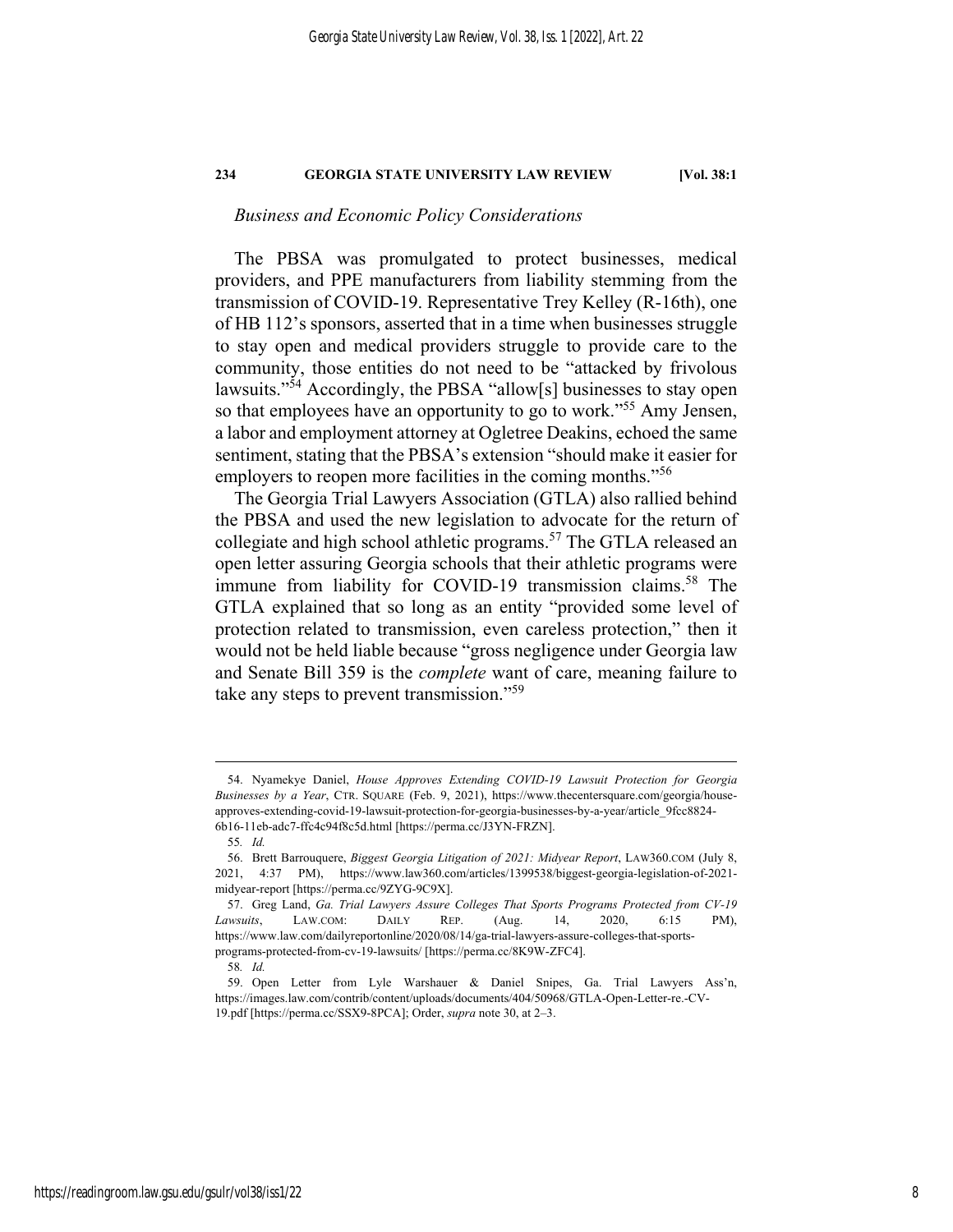Some of Georgia's major income drivers partly explain the pro-economy ideology that led to the extension of the PBSA's sunset provision. For example, Georgia was among the first states to "reopen [the] economy," and thus, it had a "blockbuster year" in the film and television industry, commanding more than \$4 billion from in-state spending on productions for fiscal year 2021.<sup>60</sup> Additionally, in June 2020, production companies committed to hiring an estimated 40,000 workers to staff ongoing productions in the state.<sup>61</sup> And, as of July  $2021$ , more than fifty productions were filming in Georgia.<sup>62</sup>

Despite compelling pro-business policies, not everyone is convinced that the PBSA is a fix-all solution. Many opponents of the PBSA argue that the Act offers too many protections for businesses at the expense of workers and consumers.<sup>63</sup> One central issue surrounding the PBSA is whether the Georgia legislature went too far by providing near-blanket immunity to businesses in the state.<sup>64</sup> Given the broad nature of the PBSA's liability shield, businesses that act without gross negligence under Code section 51-1-4 are, in effect, now permitted to use COVID-19 as a defense to an otherwise legitimate COVID-19 related claim.<sup>65</sup> Aside from cases of gross negligence, Georgia businesses now have even less incentive to go beyond the bare minimum to protect consumers or employees from contracting the COVID-19 virus.

## *Employee Protection Policy Considerations*

The PBSA does not offer much for business employees. Georgia law provides that employees usually cannot bring claims stemming

<sup>60</sup>*. Georgia's Film Industry Breaks State Production Records*, VALDOSTA TODAY (July 22, 2021), https://valdostatoday.com/business-2/2021/07/georgias-film-industry-breaks-state-production-records/ [https://perma.cc/K9AE-D2VT]. For the fiscal year 2020, productions filmed in Georgia only brought in \$2.2 billion. *Id.*

<sup>61</sup>*. Id.*

<sup>62</sup>*. Id.*

<sup>63</sup>*. See* Evans, *supra* note 13.

<sup>64</sup>*. See* Robin Frazer Clark, *Covid-19 Liability Concerns Lead to Short-Term Tort Reform in Georgia*, ATLANTA INJ. LAW. BLOG (July 22, 2020), https://www.atlantainjurylawyerblog.com/covid-19-liabilityconcerns-lead-to-short-term-tort-reform-in-georgia/ [https://perma.cc/665U-URGQ].

<sup>65</sup>*. Id.*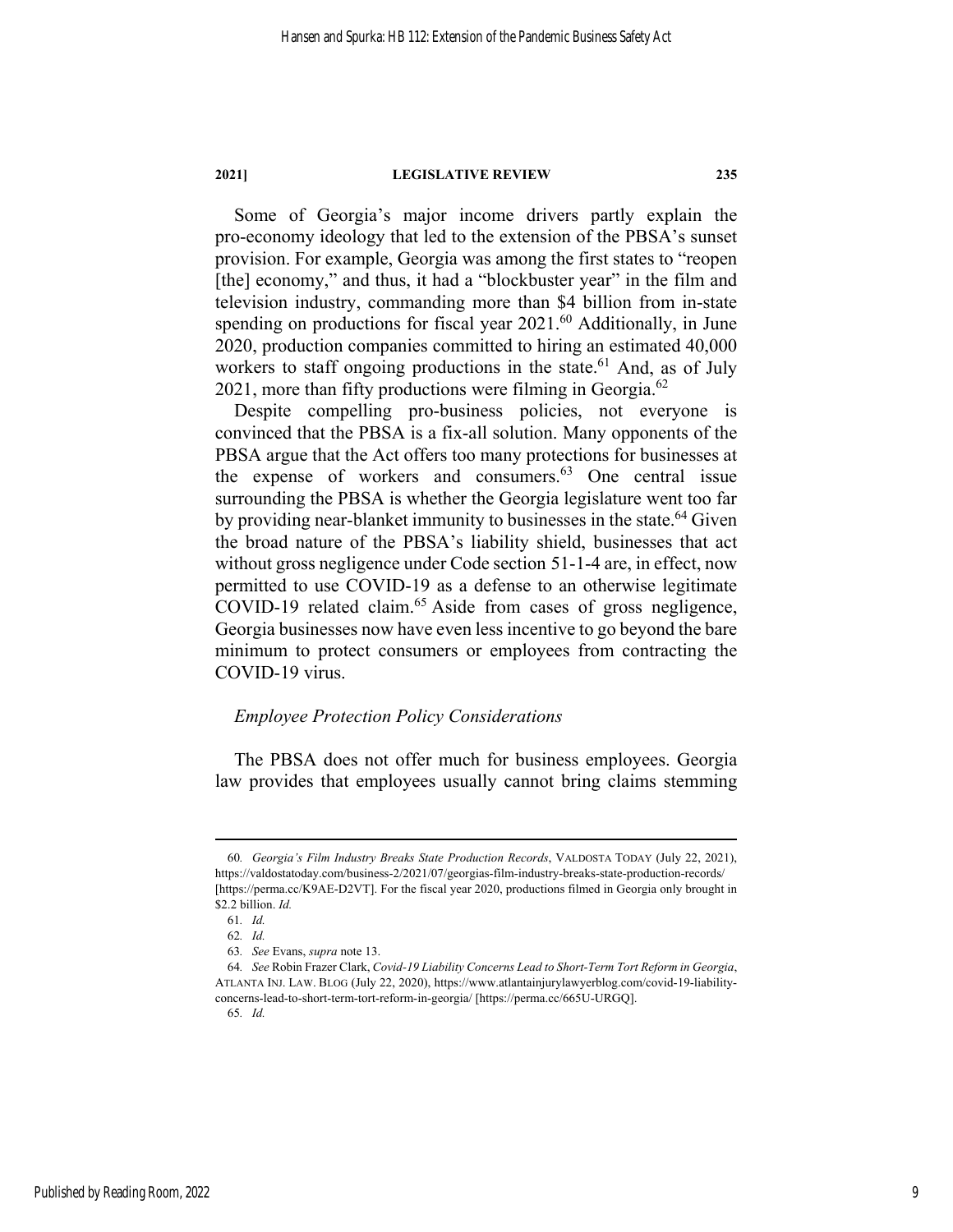from workplace injuries.<sup>66</sup> Instead, employees file suits through the Georgia State Board of Workers' Compensation (SBWC), and those claims are either settled or adjudicated via an administrative law judge. $67$  Because Code section 51-16-5 plainly states that the Act does not amend or supersede any of the state workers' compensation statutes, it is "unlikely to significantly alter the nature of COVID-19 claims brought by employees against their employers."68 Representative Matthew Wilson (D-80th) echoed these concerns, stating that the statute is "too broad" and "places shareholders and CEOs over Georgians."69 To rebut the pro-employer critique of the PBSA, Representative Kelley argued that there is "nothing, not a single right, that will be taken away from a single employee in our state."70

In addition to remedies available to employees via the SBWC, the Federal Occupational Safety and Health Administration (OSHA) retains jurisdiction over workplaces in Georgia, which means that the "employers could still be cited under OSHA's general duty clause if they fail to follow federal guidance from OSHA and the CDC."<sup>71</sup>

<sup>66</sup>*. Can You Sue Your Employer for a Workplace Injury in Georgia?*, S. BURKE L., https://www.sburkelaw.com/faqs/can-you-sue-your-employer-for-a-workplace-injury-in-georgia.cfm [https://perma.cc/FW64-3ZVP]; *Am I Allowed to Sue After a Workplace Accident?*, GARY MARTIN HAYS & ASSOCS., P.C., https://www.garymartinhays.com/workers-compensation/can-i-sue-my-employer/ [https://perma.cc/W4K2-844N].

<sup>67</sup>*. See generally State Board of Workers' Compensation*, STATE BD. OF WORKERS' COMP., https://sbwc.georgia.gov/ [https://perma.cc/PUD7-RTSR]. The workers' compensation laws are codified in Georgia Code 34-9. *Statutes and Rules*, STATE BD. OF WORKERS' COMP., https://sbwc.georgia.gov/statutes-and-rules [https://perma.cc/QD2H-UJJP].

 <sup>68.</sup> Jackson Dial, *How Much Liability Protection Does Georgia's COVID-19 Law Provide Hospitality Business Owners?*, LAW.COM: DAILY REP. (Oct. 12, 2020, 1:13 PM), https://www.law.com/dailyreportonline/2020/10/12/how-much-liability-protection-does-georgias-covid-19-law-provide-hospitality-business-owners/ [https://perma.cc/C2AT-7ZB5].

<sup>69</sup>*. See* Daniel, *supra* note 54.

<sup>70</sup>*. Id.*

 <sup>71.</sup> J. Micah Dickie, Fisher Phillips, *Georgia Extends Limited COVID-19 Liability Protections*, JD SUPRA (May 18, 2021), https://www.jdsupra.com/legalnews/georgia-extends-limited-covid-19-3713249/ [https://perma.cc/56ZR-CWZR]. Although further discussion is outside of the purview of this Article, OSHA guidance on COVID-19 is available on the OSHA website. *Protecting Workers: Guidance on Mitigating and Preventing the Spread of COVID-19 in the Workplace*, U.S. DEP'T OF LAB.: OCCUPATIONAL SAFETY & HEALTH ADMIN., https://www.osha.gov/coronavirus/safework [https://perma.cc/6MGD-T9B8] (June 10, 2021).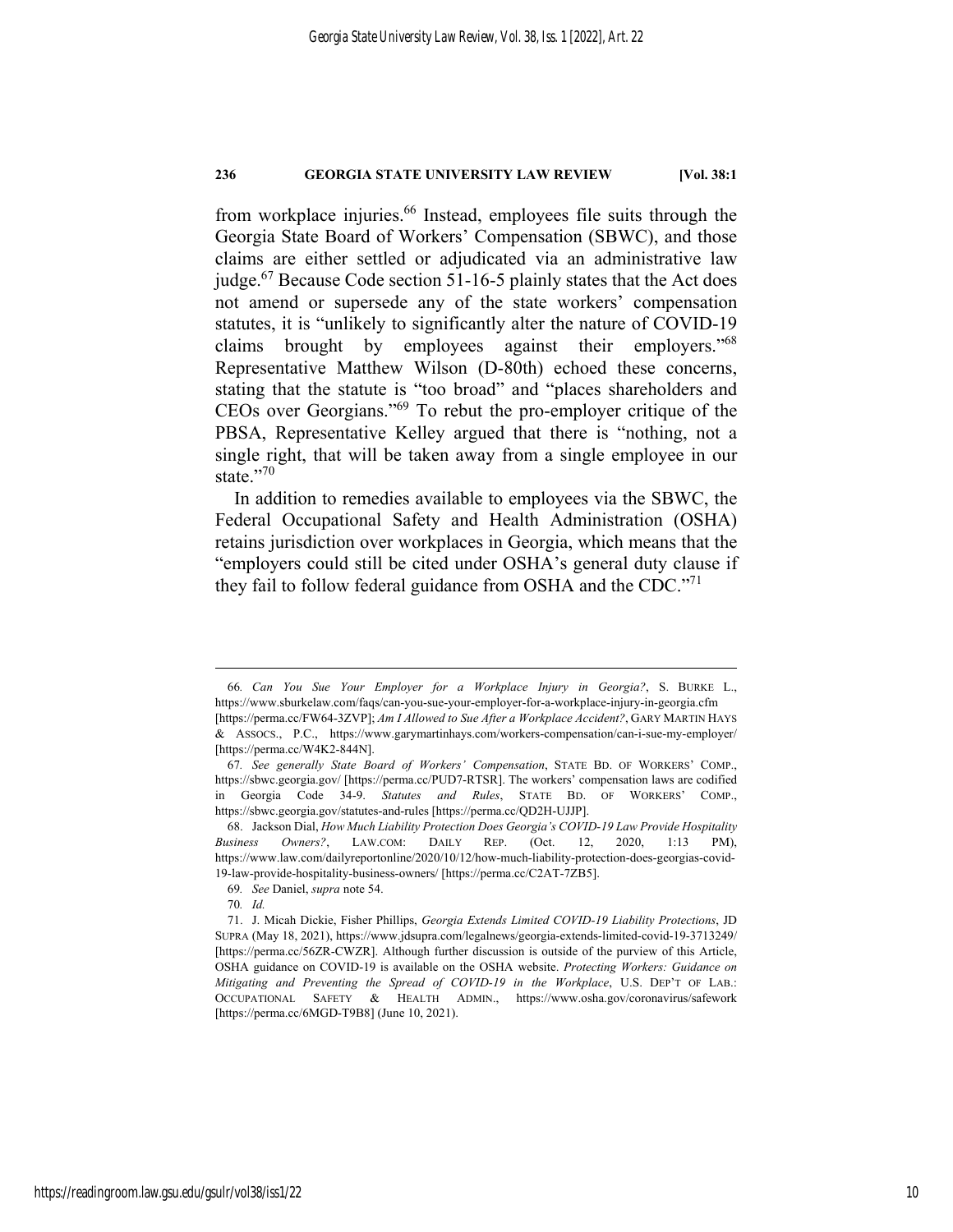Moreover, the Act fails to consider another worker group independent contractors.72 Many times, independent contractors are unable to file for relief under Georgia's workers' compensation statutes, so they alternatively file under Georgia's occupational accident laws.<sup>73</sup> Due to the absence of any pending or current COVID-19 claims against businesses and the silence in the Georgia Code, it is unclear how the courts will handle such claims brought by independent contractors.

# *Georgia Case Law Provides Little Framework for COVID-19 Liability Claims Against Businesses*

It is often impossible to determine the exact moment an individual contracted an infectious disease, and COVID-19 is no different in this regard. Accordingly, the current scarcity of Georgia case law concerning COVID-19 related claims can at least be partly attributed to the difficulty of initially showing (1) that an individual was infected at a specific business and (2) that the individual's injuries were indeed caused by the infection.<sup>74</sup> Given the low number of COVID-19 liability cases that have arisen in 2020, it is unclear whether more cases would increase if the Georgia legislature let the PBSA expire on July 14, 2021, which was the original expiration date.<sup>75</sup>

Should plaintiffs prove that they contracted COVID-19 at a specific business and that their injuries were caused by that contraction, they must next make a showing of "gross negligence, willful and wanton misconduct, reckless infliction of harm, or intentional infliction of harm."<sup>76</sup> Code section 51-1-4 defines gross negligence as the absence

 <sup>72.</sup> Julie Poirier, *Georgia Workers' Compensation Law and the Independent Contractor*, POIRIER L. (Mar. 16, 2018, 4:57 PM), https://www.poirierlawfirm.com/2018/03/16/georgia-workers-compensationlaw-independent-contractor/ [https://perma.cc/AX5D-AWY2].

 <sup>73.</sup> David Hart, *What Are Your Rights to Compensation as an Independent Contractor When You're Injured on the Job?*, HART L. FIRM, PLLC, https://www.thehartlawfirm.com/library/independentcontractors-rights-after-a-workplace-accident.cfm [https://perma.cc/JSD5-JSZZ].

<sup>74</sup>*. See* Dial, *supra* note 68.

 <sup>75.</sup> Raychel Lean, *Southeast Takeaways: Traversing the 'Wild West' of COVID-19 Liability Shields*, LAW.COM: DAILY BUS. REV. (Mar. 30, 2021, 10:30 AM), https://www.law.com/dailybusinessreview/2021/03/30/southeast-takeaways-traversing-the-wild-westof-covid-19-liability-shields/ [https://perma.cc4X2J-5YHN] ("COVID-19 liability suits aren't that common. About 50 have been filed in the state so far.").

 <sup>76.</sup> O.C.G.A. § 51-16-3(a) (Supp. 2020)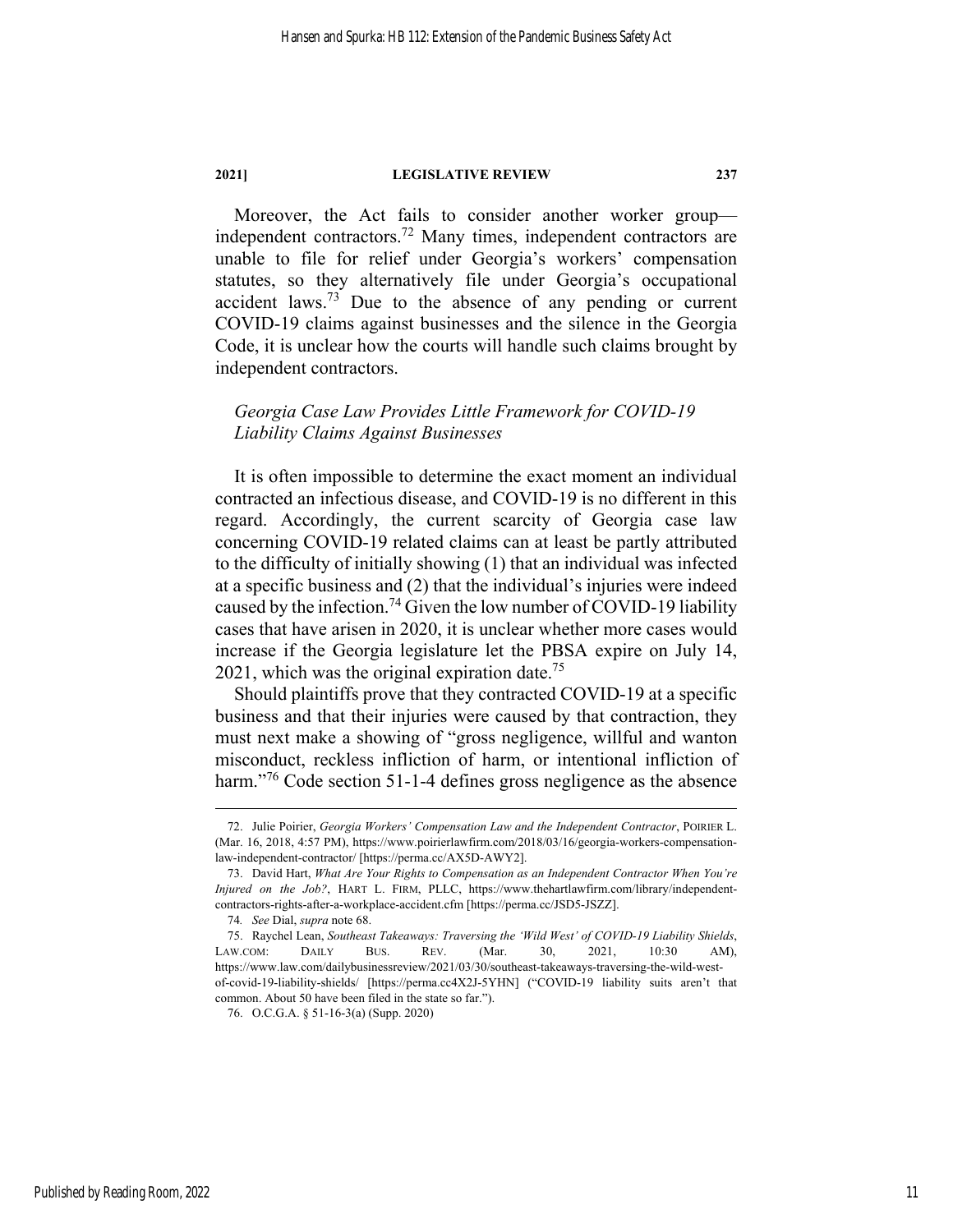of such care "which every man of common sense, however inattentive he may be, exercises under the same or similar circumstances."<sup>77</sup> Although courts have discretion to interpret the confines of this reasonableness standard, the absence of Georgia case law regarding COVID-19 related claims makes it unclear as to what conduct constitutes gross negligence regarding COVID-19 protocols. *Hendrix*  does provide some guidance: a finding of gross negligence is reasonable when a defendant "fail[s] to exercise even slight diligence in enforcing visitation restrictions, imposing workplace PPE requirements, and mandating social distancing between residents and staff $"$ :78

## *The Future of PBSA's Immunity with the COVID-19 Delta Variant*

In March 2021, the highly contagious Delta variant of COVID-19 reached the United States.79 By the end of July 2021, the Delta variant made up over 80% of new United States COVID-19 cases.<sup>80</sup> Georgia saw a higher rate of new COVID-19 cases and hospitalizations in July 2021 than it did in the previous month, largely due to the Delta variant.<sup>81</sup> Along with the Delta variant, the new Delta Plus and Lambda variants pose increasing threats to the United States.<sup>82</sup>

Although the Delta variant may provide increased public health concerns, particularly for unvaccinated individuals, it does not appear to limit protections under the PBSA.<sup>83</sup> The definition of COVID-19

1

2021 6:47 PM); *Georgia Sees Rise in COVID-19 Cases, Hospitalizations as Delta Variant Spreads*, FOX

 <sup>77.</sup> O.C.G.A. § 51-1-4 (Supp. 2020) ("[S]light diligence is that degree of care which every man of common sense, however inattentive he may be, exercises under the same or similar circumstances . . . . [T]he absence of such care is termed gross negligence.").

 <sup>78.</sup> Order, *supra* note 30, at 2–3.

 <sup>79.</sup> Kathy Katella, *5 Things to Know About the Delta Variant*, YALE MED., https://www.yalemedicine.org/news/5-things-to-know-delta-variant-covid [https://perma.cc/A6MC-JM6M] (Oct. 22, 2021).

<sup>80</sup>*. Id.*

<sup>81</sup>*. Id.*

 <sup>82.</sup> Alex Meier, *Lambda and Delta Plus: What to Know About Other COVID Variants Detected in US*, ABC 7 CHI. (Aug. 7, 2021), https://abc7chicago.com/lambda-variant-delta-plus-covid-variantsvaccine/10937097/ [https://perma.cc/WXW6-HC9U].

<sup>83</sup>*. See generally* O.C.G.A. § 51-16-1 (Supp. 2020); Brittany Kleinpeter & Donesha Aldridge, *'We've Seen This Movie Before' Atlanta Doctor Concerned as COVID Cases Rise in Georgia*, 11 ALIVE, https://www.11alive.com/article/news/health/coronavirus/atlanta-covid-doctor-concerns-delta-variantcases-rise-georgia/85-6ead6751-3c4c-46b2-82f0-7cb30a0e11e1 [https://perma.cc/C7JJ-75HS] (July 21,